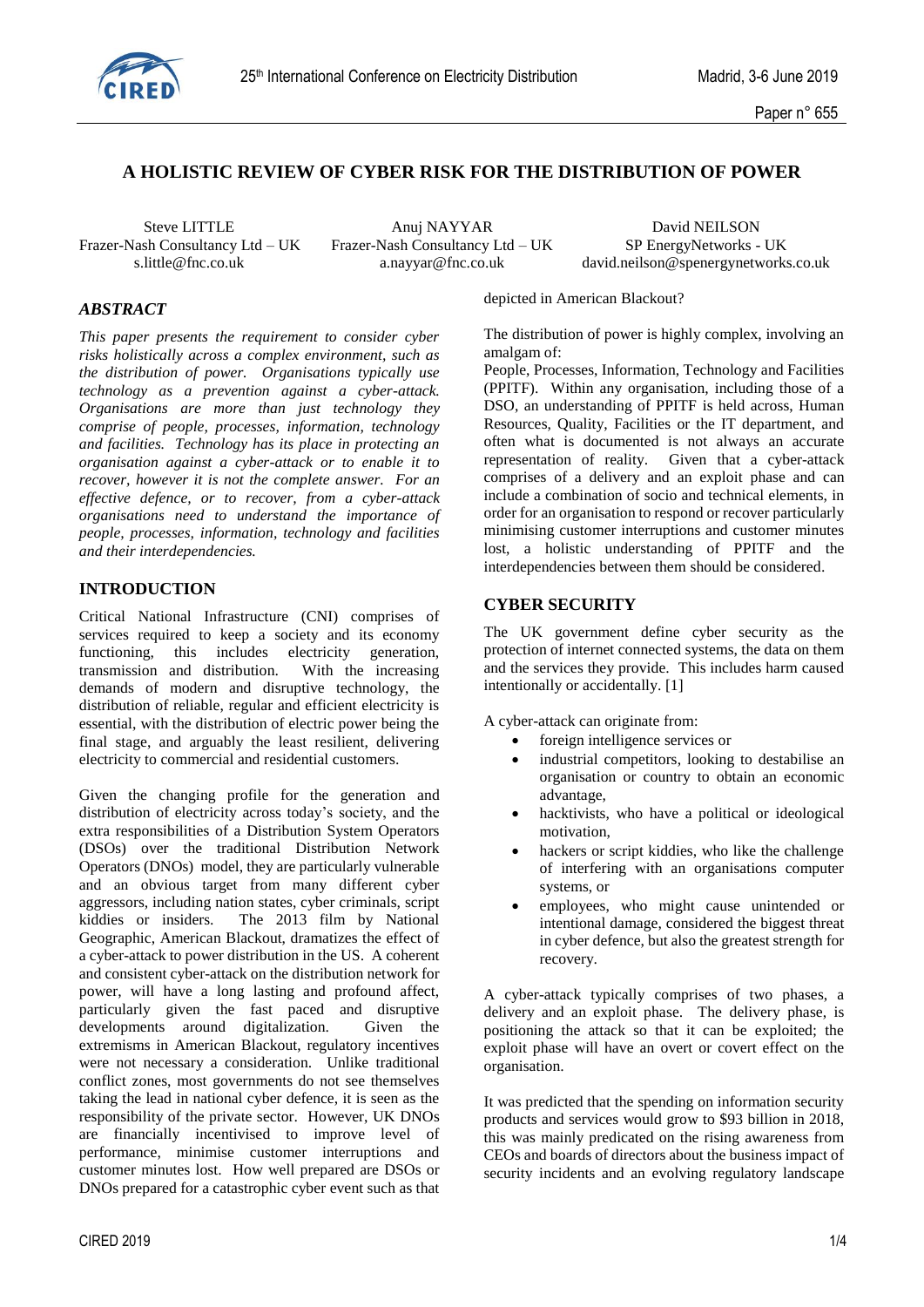

[2].

Deploying technology is an obvious step but provides limited mitigation against a cyber-attack. It is naïve for an organisation to think that implementing cyber technology will keep it completely secure, and help it recover, from a persistent attacker.

Typically an organisation should use some sort of framework to enable it to understand and manage its cyber security risks. There are a number of different frameworks which are available to be used, however one of the more ubiquitous frameworks is NIST (National Institute of Standards and Technology). In the US, the Presidential Office has signed an executive order to mandate that all government offices should implement NIST. It comprises of a set of desired cybersecurity functions for managing cyber security risks:

- Identify Understand organisational construct at risk from a cyber-attack.
- Protect Limit or contain the impact of a potential cyber-attack.
- Detect Activities to identify a cyber-attack.
- Respond Action against a detected cyberattack.
- Recover Restore capabilities or services affected by a cyber-attack.

Each function can be further broken down into a number of controls which get to the core of where cyber security risks may persist. As an example for the identify function

- 1. Are suitably qualified and experienced personnel assigned?
- 2. Is an inventory of information, systems and technology up to date?
- 3. Are the legal and regulatory requirements for information security controls identified and documented?
- 4. Is a coherent and consistent process used for identifying and prioritising information security risks?
- 5. Are controls in place to ensure the supply chain have an appropriate level of cyber maturity, and that information flows are appropriate?

As is hopefully obvious these controls are not just aimed at technology. There are similar controls for the other NIST functions.

Technology has its place as part of the strategy for cyber defence. It is an integral foundation across a number of the above cybersecurity functions, but it is not the complete solution. This is potentially truer for electricity distribution which is already complex, with a large supply chain and will only get worse with the sector being digitalised.

# **ELECTRICITY DISTRIBUTION**

Within the UK the provision of electricity to consumers spans four different types of organisations:

- Generation plants
- Transmission networks
- Distribution operators
- Supplying companies

Distribution Network Operators take electricity from the transmission networks to the end users, including homes, small or large industry, car charging points etc. Networks comprise of a complex infrastructure of pylons, cables and substations. The distribution of power is however going through a revolution with the generation of electricity becoming distributed i.e. the provision of wind and solar farms, with DNOs provisioning these sources of electricity. The distribution is also becoming smart with the electricity network intelligently integrating the actions of all users connected to it, including generators and consumers.

The effect of a coherent and consistent cyber-attack is not fully understood, and until such time as an attack happens, is its impact being taken seriously by DNOs. Although a dramatization, the 2013 film by National Geographic, American Blackout, gives a graphic and credible representation of the long lasting and profound effect a cyber-attack can have on power distribution within the US.

Scottish Power Energy Networks, are one of the top 6 power companies within the UK. They have about 10,000 employees. They are the DNO for central and southern Scotland, Merseyside, North Wales and parts of Cheshire and Shropshire, as such it has a complex network of facilities. Within the UK the DNOs are heavily regulated by the Office of Gas and Electricity Markets (OFGEM), specifically by the ECSG (Electricity Connections Steering Group), and standards such as the ESQCR (Electricity Safety, Quality and Continuity Regulations), Electricity Act, D (Distribution) Code and G (Grid) Code. With the deployment of the Smart Grid, a vast amount of information is being created.

# **A HOLISTIC APPROACH TO CYBER SECURITY**

As previously stated to effectively protect the electricity network from a cyber-attack, it is not enough to just employ technology. Operators and organisations need to adopt a comprehensive approach considering human, social, cultural, governance and location factors. To support the detection, prevention and correction of cyber security vulnerabilities.

There is an insurmountable management overhead in deploying more cyber protection tools, and tailoring them to be most effective within an organisations infrastructure.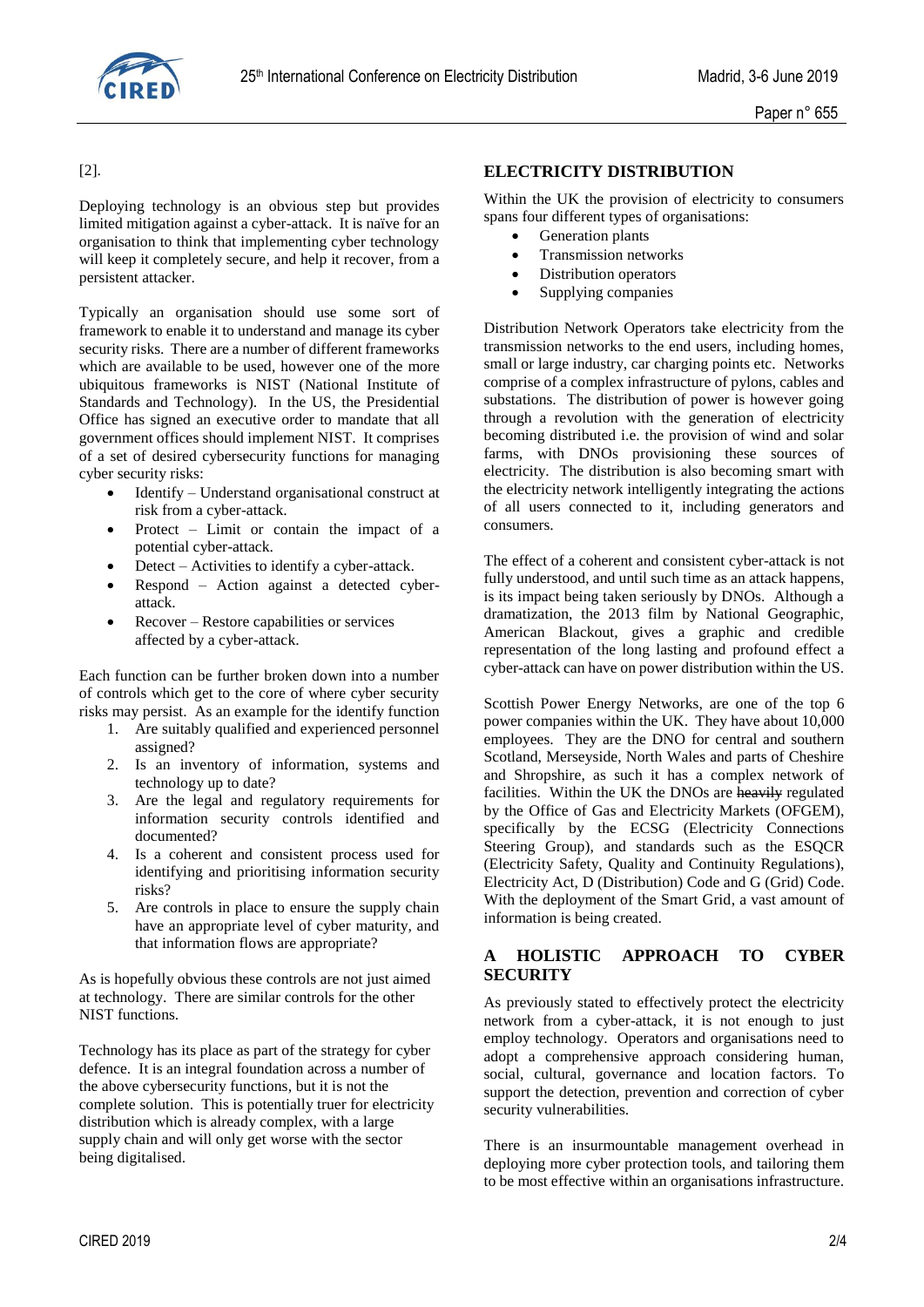

It is also well understood that most attacks target a person for delivery of an attack prior to it being exploited. People can be a vulnerability due to sub-optimal processes or procedures, due to lack of awareness or training or just because they are being malicious.

Psychology and social engineering techniques are both being used to bypass any technology defences and to potentially use insiders as an attack vector. An obvious method by which insiders can be subverted or radicalised is through the use of social media. The use of technology to try and identify, or subvert, the people vulnerability within an enterprise will fail.

When considering the cyber threat to an organisation, there are many different ways of characterising it, one approach which we have utilised is to break an organisation down into PPITF.

- **People**, includes the recruitment, onboarding, training, management and their exit from the organisation.
- **Processes**, includes the policies, procedures and processes, detailing who is responsible for who, what, when and how.
- **Information**, this looks at ensuring that all information, digital and paper is held appropriately.
- **Technology**, this includes not just traditional Information Technology but also the network and cover the procurement set-up and disposal.
- **Facilities**, are the physical locations where work is delivered, for homeworkers this will include individual homes.

There are obvious interdependencies across the different elements of PPITF, and supporting all of them will be some sort of supply chain. This supply chain will have its own cyber vulnerabilities, whether it be recruitment agencies, air conditioning companies, or cleaners.

### **AN ENTERPRISE VIEW OF AN ORGANISATIONS INTERDEPENDENCIES**

Given that for an effective defence to cyber-attacks we have specified the need to consider an organisation in its totality including PPITF. For a system such as a DNO or DSO the elements of PPITF singularly can be quite complicated. When you consider the interactions and dependencies between PPITF, and that an organisation is highly dependent on a number of interdependent systems or capabilities, DNOs or DSOs become highly complex.

For a DNO or DSO it would be completely impossible for a single person to keep a complete understanding of the totality of PPITF and all interdependencies in their head. We would also challenge if what is documented, for an organisation, is a true and up to date representation of the company.

Given the above it makes it very hard to be able to plan or run scenarios, to understand the impact or how to recover from a cyber-attack, either before or after an attack. However by creating a model of your DNO or DSO you are able to undertake some "what-if" analysis. This is where Enterprise Architecture (EA) comes in.

EA utilises graphical models as a vehicle to undertake system analysis, system design and to demonstrate the communication paths between various components or entities. EA adopts architectural models of systems and the organisational environment which underpins the systems. EA provides a set of models to predict behaviour and the effects that changes to discrete systems might have, i.e. the effect from a cyber-attack. However for an EA to be effective a true understanding of PPITF across an organisation is required, not what is documented, or intended but the actual construct.

For an organisation definitive knowledge of PPITF is typically held across a number of people and departments:

- People should be understood by Human Resources departments and by line managers;
- Processes by quality or standards departments, or by the individual departments who they are most relevant for.
- Information, by the IT department, or by the department capturing the information, i.e. for Personnel information the HR department.
- Technology, by the IT department and maybe also the procurement department
- Facilities, by the facilities department often supplemented by knowledge of the admin team.

Our experience is that the information for PPITF is best captured through a series of stakeholder workshops, by using a common taxonomy and consistent set of artefacts, PPITF and any interdependencies can be captured within an EA

By augmenting the organisations understanding of PPITF with potential cyber security vulnerabilities structured around a framework, such as NIST described above. An organisation is able to focus their resources, whether it is money or by deploying their people onto areas of potential high risk or where significant damage might be caused to an organisation.

### **CONCLUSION**

In the past organisations have been seduced into protecting their organisation from a cyber-attack by deploying technology. From a financial or resource perspective this approach is becoming untenable and is not completely effective. Organisations need to adopt a comprehensive approach considering human, social, cultural, governance